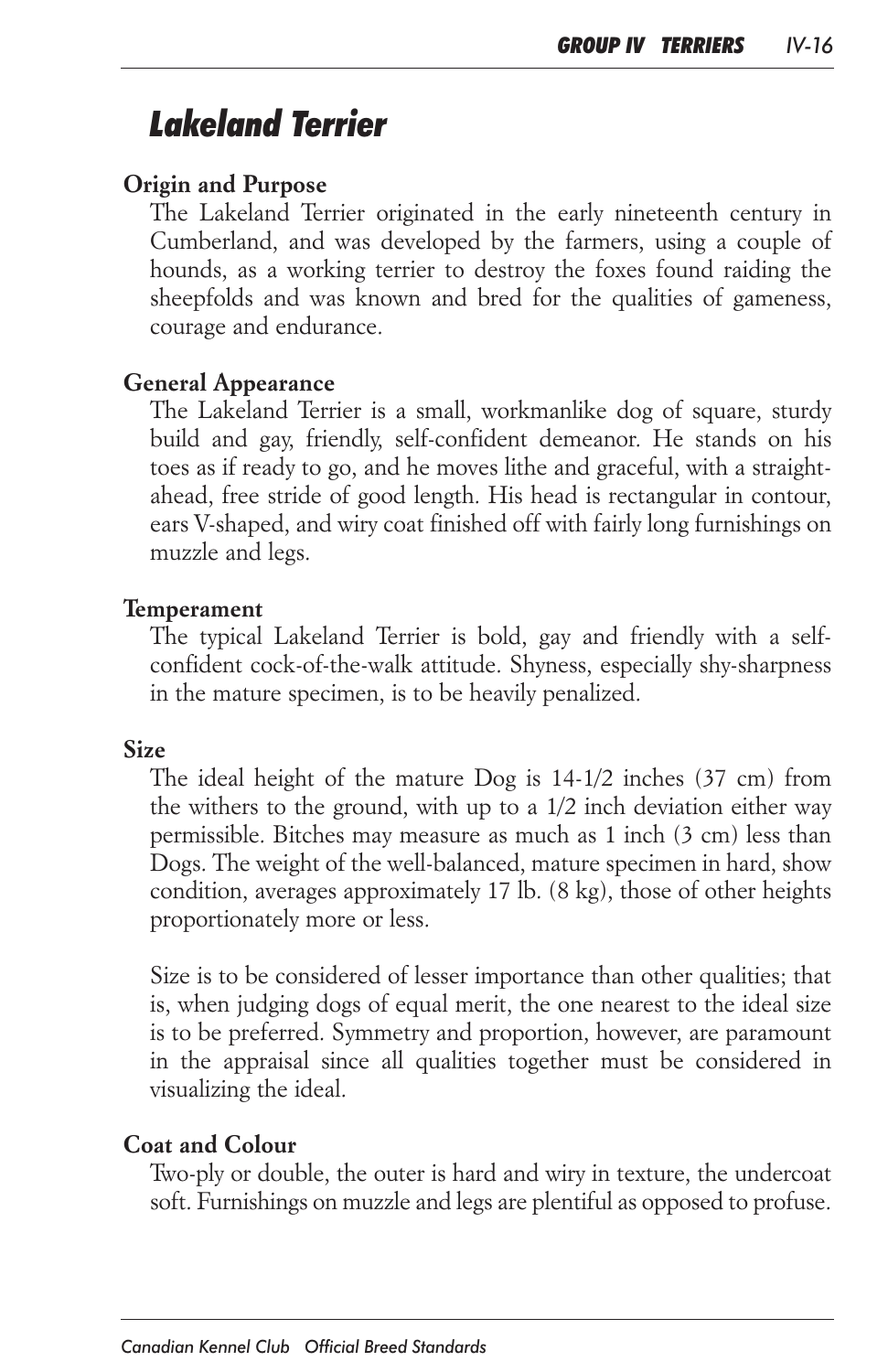The colour may be blue, black, liver, black and tan, blue and tan, red, red grizzle, grizzle and tan, or wheaten. Tan, as desirable in the Lakeland Terrier, is light wheaten or straw colour, with rich red or mahogany tan to be penalized. Otherwise, colours as specified are *equally acceptable. Dark-saddled specimens (whether black grizzle or blue) are nearly solid black at birth with tan points on muzzle and feet.*  The black recedes and usually turns greyish or grizzle at maturity, while *the tan also lightens.*

## *Head*

Well balanced, rectangular, the length of skull equalling the length of *the muzzle when measured from occiput to stop and from stop to nose tip. The skull is flat on top and moderately broad, the cheeks almost straight-sided, and the stop barely perceptible. Muzzle is broad with straight nose bridge and good fill-in beneath the eyes. Nose is black, except that liver-coloured noses shall be permissible on liver-coated dogs. Mouth: jaws are powerful. The teeth, which are comparatively large, may meet in either a level, edge-to-edge bite, or slightly overlapping scissors bite. Specimens with teeth overshot or undershot are to be disqualified. Eyes moderately small and somewhat oval in outline, are set squarely in the skull, fairly wide apart, their normally dark colour may be a warm brown or black. The expression depends upon the dog's mood of the moment. Although typically alert, it may be intense and determined, or gay and even impish. Ears are small, V-shaped, their fold just above the top of the skull, the inner edge close to the cheeks, and the flap pointed down.*

## *Neck*

*Reachy and of good length, refined but strong, clean at the throat, slightly arched and widening gradually into the shoulders. The withers,*  that point at the back of the neck where neck and body meet, are *noticeably higher than the level of the back.*

## *Forequarters*

Shoulder blades are sloping, that is, well laid back; their musculature lean and almost flat in outline. Upper and Lower Arm: forelegs are *strongly boned, clean and absolutely straight as viewed from the front or side, devoid of appreciable bend at the pasterns. Feet are small, round, the toes compact and well padded, the nails strong. Dewclaws may be removed.*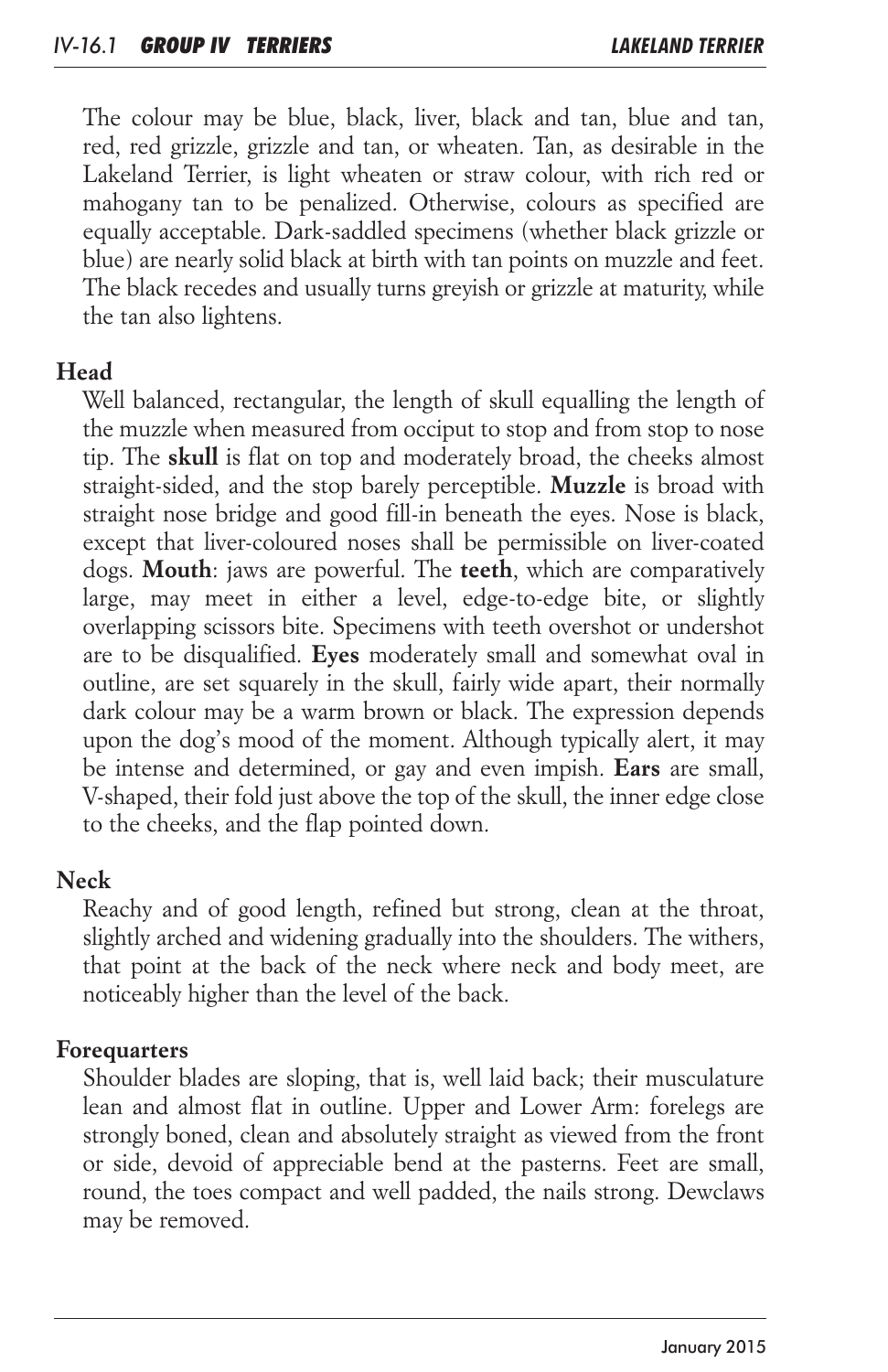## *Body*

In overall length-to-height proportion, the dog is approximately square. The back is short and level in topline. Chest moderately narrow, deep: it extends to elbows which are held close to the body. The ribs are well sprung and moderately round. Loins taut and short, although they *may be a trifle longer in bitches than in dogs. Croup and Abdomen: quarters are strong, broad and muscular.*

## *Hindquarters*

*Hip Bone and Upper Thigh: hind legs are strong and sturdy. Lower Thigh long and nicely angulated at the stifles and the hocks. Hocks are*  well let down, with the bone from hock to toes straight and parallel to each other. Feet small, round (as in forefeet), toes compact and well *padded.*

# *Tail*

Set high on the body, the tail is customarily docked so that when *the dog is set up in show position, the tip of the docked tail is on an approximate level with the skull. In carriage it is gay or upright,*  although a slight curve in the direction of the head is considered *desirable. The tail curled over the back is faulty.*

# *Gait*

*Movement, straight and free, with good length of stride. Paddling, moving close and toeing-in are faulty.*

## *Faults*

*Shyness, shy-sharpness; soft outer coat, no undercoat; rich red or mahogany tan; lack of balance between skull and muzzle; nose other than black (except in liver-coated dogs); weak jaws; very large or light eyes; poorly placed ears, too short neck, throatiness; steep shoulders, over muscled; weak bone in forelegs, down at pasterns, splay feet; roached or soft back, out at elbows, too wide in front; lack of angulation in hindquarters, cow-hocks, feet turning in; low tail-set, tail curled over back: paddling, moving close, toeing-inches*

## *Disqualifications*

*The front teeth overshot or undershot.*